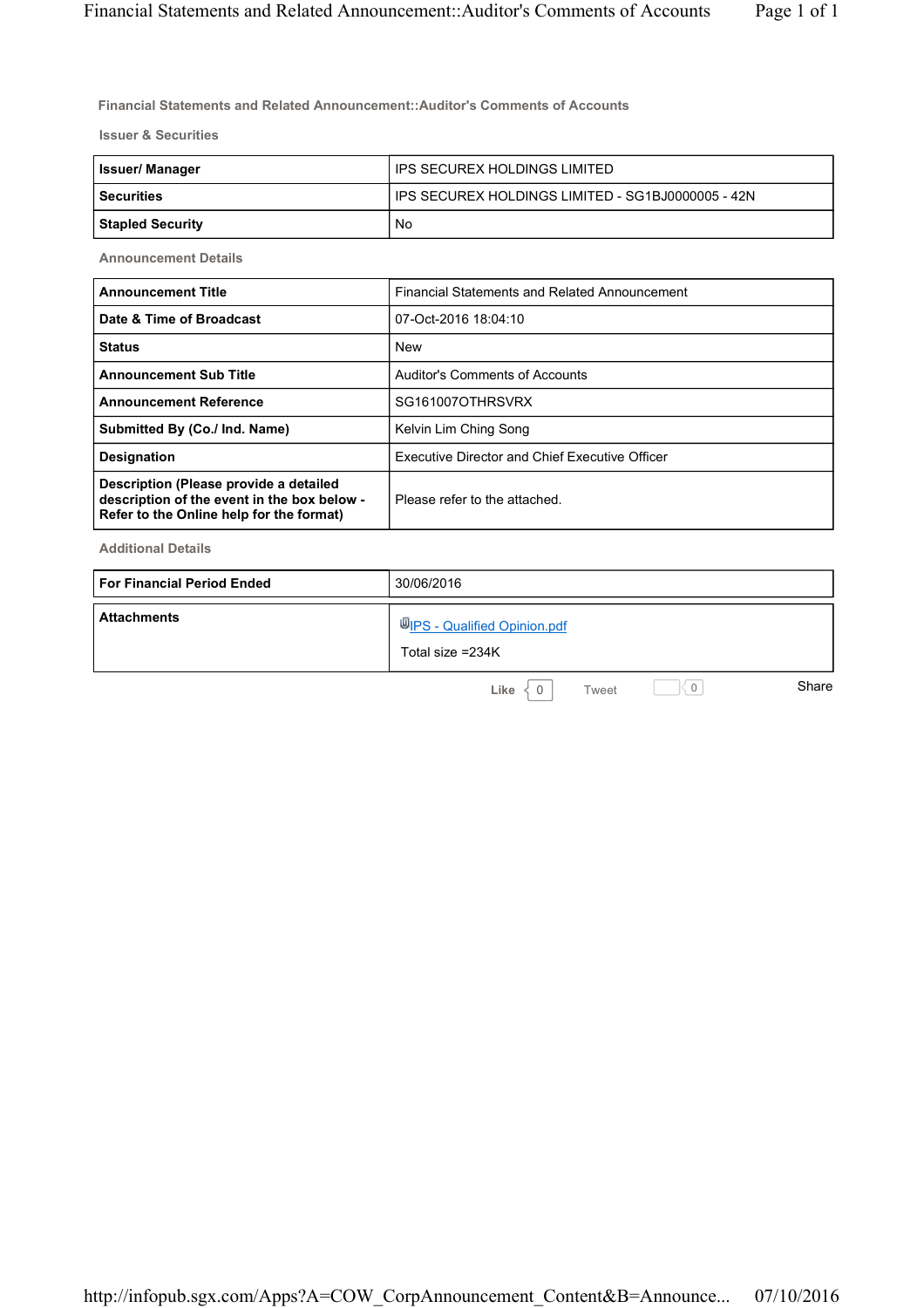

## **QUALIFIED OPINION BY INDEPENDENT AUDITORS ON THE AUDITED FINANCIAL STATEMENTS FOR THE FINANCIAL YEAR ENDED 30 JUNE 2016**

Pursuant to Rule 704(4) of the Listing Manual of the Singapore Exchange Securities Trading Limited Section B: Rules of Catalist, the board of directors (the "**Board**") of IPS Securex Holdings Limited (the "**Company**" and, together with its subsidiaries, the "**Group**") wishes to announce that the Company's independent auditors, Deloitte & Touche LLP, have in their Independent Auditors' Report, included a qualified opinion (the "**Qualified Opinion**") in relation to the Group's audited financial statements for the financial year ended 30 June ("**FY**") 2016.

Extracts of the Qualified Opinion in the Independent Auditors' Report, including Note 3(ii)(c) and Note 7 to the Group's audited financial statements for FY2016 are attached to this announcement as "**APPENDIX I**".

The Company will be issuing its Annual Report 2016, which will contain the Group's audited financial statements for FY2016, the Independent Auditors' Report and the Qualified Opinion to its shareholders ("**Shareholders**") in due course.

Shareholders are advised to read the Group's audited financial statements for FY2016 set out in the Annual Report 2016 of the Company.

The Board is of the opinion that all material disclosures have been provided by the Company for trading of the Company's shares to continue in an orderly manner.

**Shareholders and potential investors are advised to read this announcement and any further announcements by the Company carefully. Shareholders are also advised to refrain from taking any action in respect of their securities in the Company which may be prejudicial to their interests, and to exercise caution when dealing in the securities of the Company. In the event of any doubt, Shareholders and potential investors should consult their stockbrokers, bank managers, solicitors, accountants or other professional advisers.** 

BY ORDER OF THE BOARD

Kelvin Lim Ching Song Executive Director and Group Chief Executive Officer 7 October 2016

*This announcement has been prepared by IPS Securex Holdings Limited (the "Company") and its contents have been reviewed by the Company's sponsor, United Overseas Bank Limited (the "Sponsor"), for compliance with the relevant rules of the Singapore Exchange Securities Trading Limited (the "SGX-ST").*

*The Sponsor has not independently verified the contents of this announcement. This announcement has not been examined or approved by the SGX-ST. The Sponsor and the SGX-ST assume no responsibility for the contents of this announcement, including the correctness of any of the statements or opinions made or reports contained in this announcement.* 

*The contact person for the Sponsor are Mr David Tham, Senior Director, Equity Capital Markets, who can be contacted at 80 Raffles Place, #03-03 UOB Plaza 1, Singapore 048624, Telephone: +65 6533 9898.*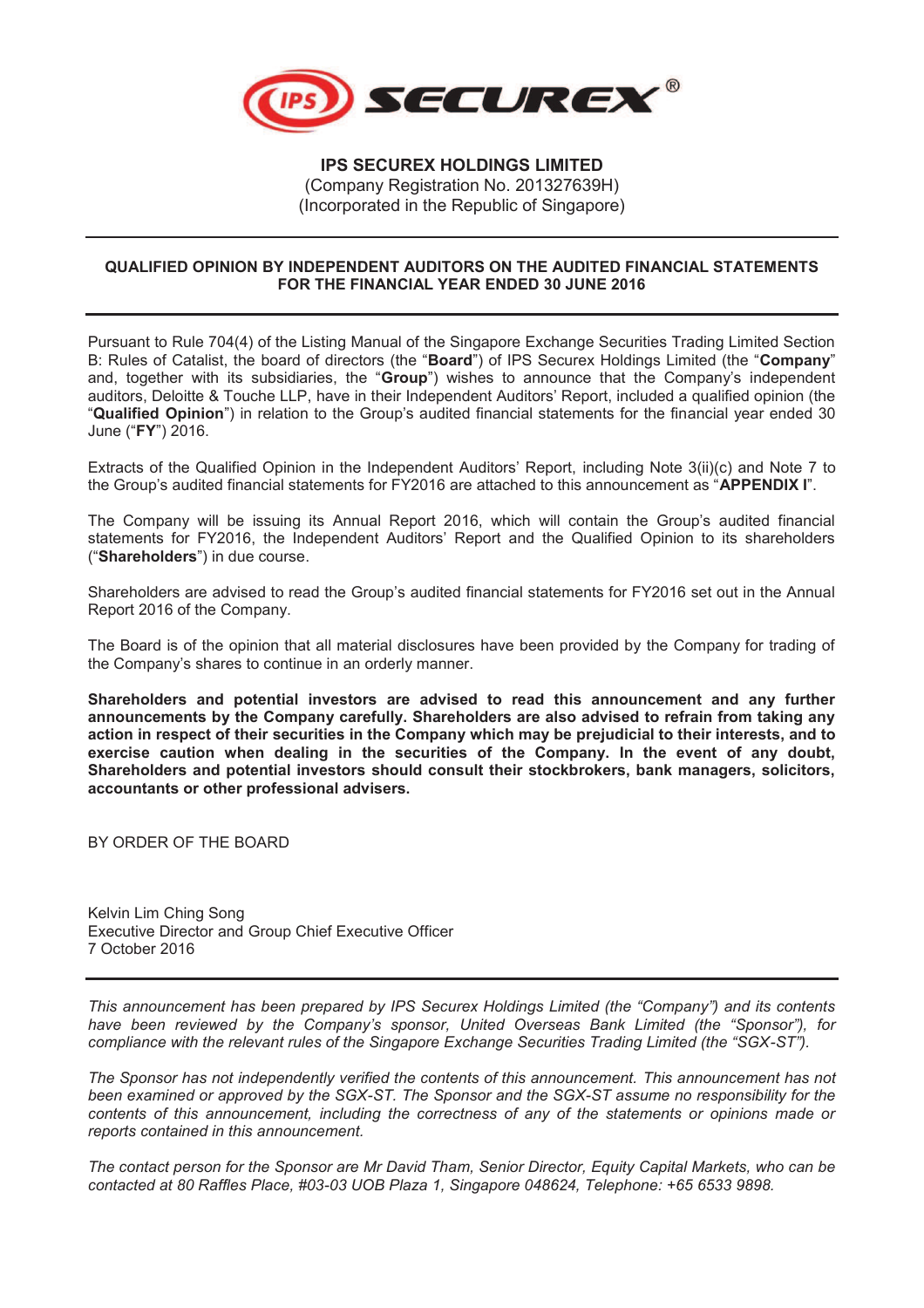## **APPENDIX I**

## **EXTRACT OF THE QUALIFIED OPINION FROM THE INDEPENDENT AUDITORS' REPORT**

#### **Basis for Qualified Opinion**

As described in Note 3(ii)(c) to the financial statements, as at 30 June 2016, included in the Group's trade receivables is an amount of \$5,383,725 due from a customer that has been past due at the year end. As described in Note 3(ii)(c), management has evaluated various factors, including the receipt of the first instalment of \$724,658 subsequent to year end as agreed in the instalment plan signed between the Group and the customer and is of the opinion that the remaining trade receivable balance will be recoverable. We were unable to obtain sufficient appropriate audit evidence over the customer's ability to repay the remaining trade receivables of \$4,659,067. Hence, we are unable to determine the effect of any adjustment that may be required in relation to the recoverability of the remaining balance.

#### **Qualified Opinion**

In our opinion, except for the possible effects of the matter described in the Basis for Qualified Opinion paragraph, the consolidated financial statements of the Group and the statement of financial position and statement of changes in equity of the Company are properly drawn up in accordance with the provisions of the Act and Singapore Financial Reporting Standards so as to give a true and fair view of the financial position of the Group and of the Company as at 30 June 2016 and the financial performance, changes in equity and cash flows of the Group and changes in equity of the Company for the year ended on that date.

#### **Report on Other Legal and Regulatory Requirements**

In our opinion, except for the possible effects of the matter described in the Basis for Qualified Opinion paragraph, the accounting and other records required by the Act to be kept by the Company and by those subsidiary corporations incorporated in Singapore of which we are the auditors have been properly kept in accordance with the provisions of the Act.

## **EXTRACT OF NOTE 3(ii)(c) AND NOTE 7 TO THE AUDITED FINANCIAL STATEMENTS OF THE GROUP FOR THE FINANCIAL YEAR ENDED 30 JUNE 2016**

## **3 CRITICAL ACCOUNTING JUDGEMENTS AND KEY SOURCES OF ESTIMATION UNCERTAINTY**

#### **(ii) Key sources of estimation uncertainty**

#### *(c)* Recoverability of trade receivables

The Group makes allowances for bad and doubtful debts based on an assessment of the recoverability of trade and other receivables. Allowances are applied to trade and other receivables where events or changes in circumstances indicate that the balances may not be collectible. The identification of bad and doubtful debts requires the use of judgement and estimates. Judgement is required in assessing the ultimate realisation of these receivables, including the past collection history of each customer, individual customer's credit quality, on-going dealings with them, the status of the projects handled by the customers and where required, negotiation of instalment plans or partial settlement agreements with customers. Where the expectation is different from the original estimate, such difference will impact the carrying value of trade receivables and doubtful debt expenses in the period in which such estimate has been changed.

In particular, for receivables that are past due but not impaired and that are long outstanding, the Group reviews them closely to assess if there is any objective evidence of impairment, such as observable data indicating that there have been significant changes in the customer's payment ability or whether there have been significant changes with adverse effect in the market, economic or legal environment in which the customer operates in.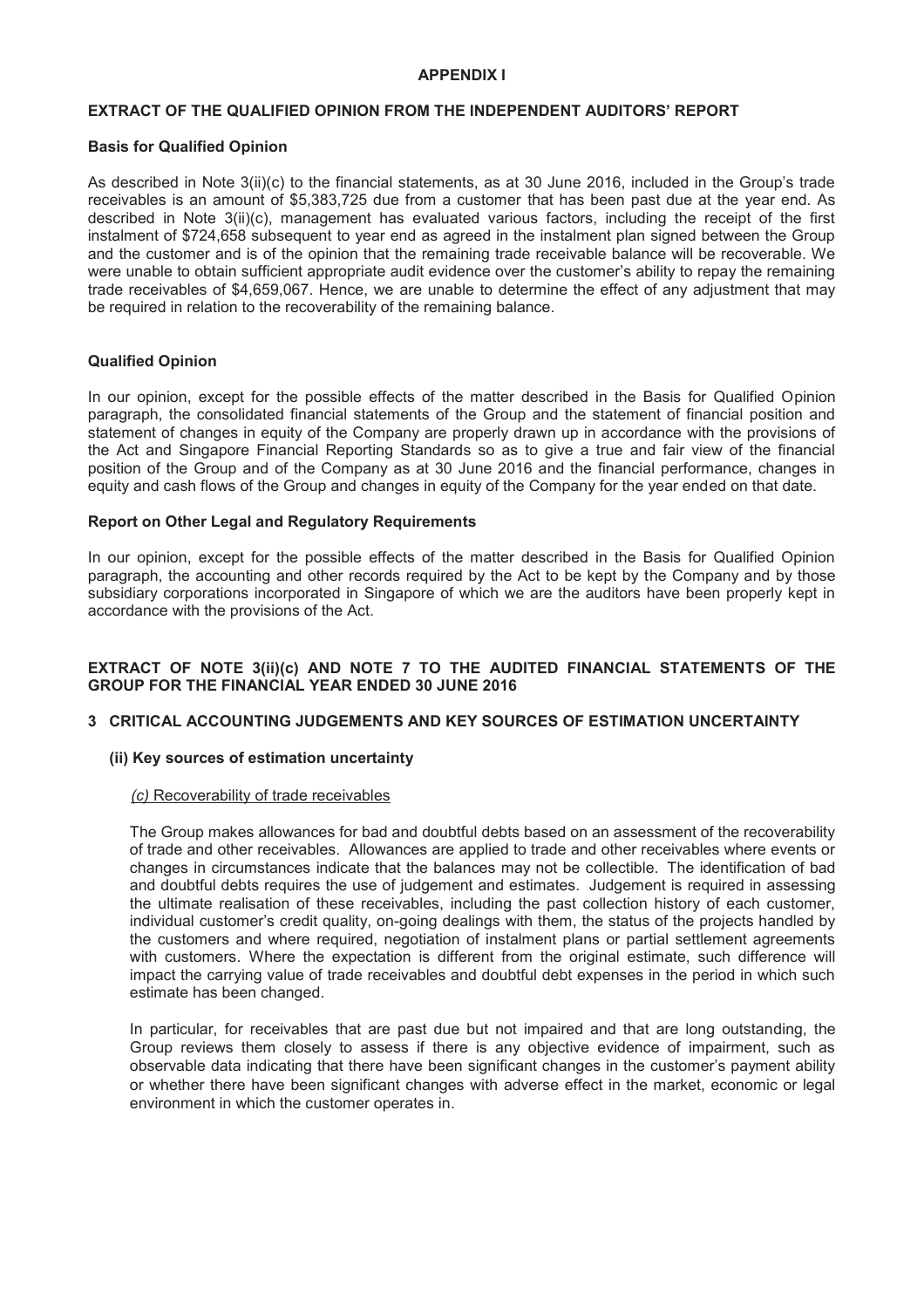As at 30 June 2016, with regards to trade receivables due from a customer (a dealer of the Group) amounting to \$5,383,725 (current balance of \$1,889,425 and non-current balance of \$3,494,300) which was overdue and for which an instalment plan was subsequently arranged, the management have exercised significant judgement and critically evaluated that no allowance for doubtful debts is required and is confident of the full recoverability of these receivables after taking into consideration, amongst other factors:

- · the on-going working relationship and background of the customer and the customer's endcustomer, including the status of the project that the parties are involved in;
- · the on-going and open communications between the parties involved and the management on the settlement of these receivables;
- · the Group and the customer had agreed upon and had signed an instalment plan agreement subsequent to the year end for instalments to be paid from August 2016 to September 2018;
- · the receipt of \$724,658 for the first instalment subsequent to year end as agreed in the instalment payment schedule; and
- · the commitment of the customer to make payment according to the instalment payment schedule.

Should the above assessment be inappropriate, adjustments may have to be made to reflect the impairment on the said balance and this amount could differ significantly from the amounts at which they are currently recorded in the statement of financial position. This may also have an impact on the Group's and Company's ability to meet bank covenant requirements for credit facilities granted by financial institutions and any liquidity considerations that might arise.

# **7 TRADE RECEIVABLES**

|                                              | Group      |           |
|----------------------------------------------|------------|-----------|
|                                              | 2016       | 2015      |
|                                              | S          | \$        |
| Trade receivables due from third parties     | 10,211,032 | 9,129,565 |
| Accrued revenue                              | 253,290    | 230,546   |
|                                              | 10,464,322 | 9,360,111 |
| Amount due from contract customers (Note 10) | 100,468    | 35,075    |
|                                              | 10,564,790 | 9,395,186 |
| Analysed as:                                 |            |           |
| Current                                      | 6,874,261  | 8,054,844 |
| Non-current                                  | 3,690,529  | 1,340,342 |
|                                              | 10,564,790 | 9,395,186 |

The credit period on sale of goods and rendering of services are on 30 to 90 days (2015: 30 to 90 days) terms. No interest is charged on the outstanding balance. The trade receivables are recognised at their original invoice amounts which represent their fair values on initial recognition except for the long term trade receivables amounting to \$196,229 (net of early repayment of \$1,251,607) (2015 : \$1,340,342) which is due by six pre-agreed instalments commencing from July 2016 to March 2019. Long-term trade receivables are discounted based on expected cost of borrowing and carried at amortised cost as at the end of the reporting period.

Subsequent to year-end, arising from another instalment plan with another debtor which is due by five pre-agreed instalments commencing from August 2016 to September 2018, the amounts due after twelve-month period have been classified as non-current.

Management estimates that the carrying amount of long term trade receivables approximate its fair value as the effective interest rate approximates to the market rate.

Trade receivables are provided for based on estimated irrecoverable amounts from the sale of goods and rendering of services, determined by reference to past default experience and as described in Note 3(ii)(c). Management has assessed that there is no allowance for doubtful debts required, in respect of trade receivables which are not past due as well as trade receivables which are past due but not impaired.